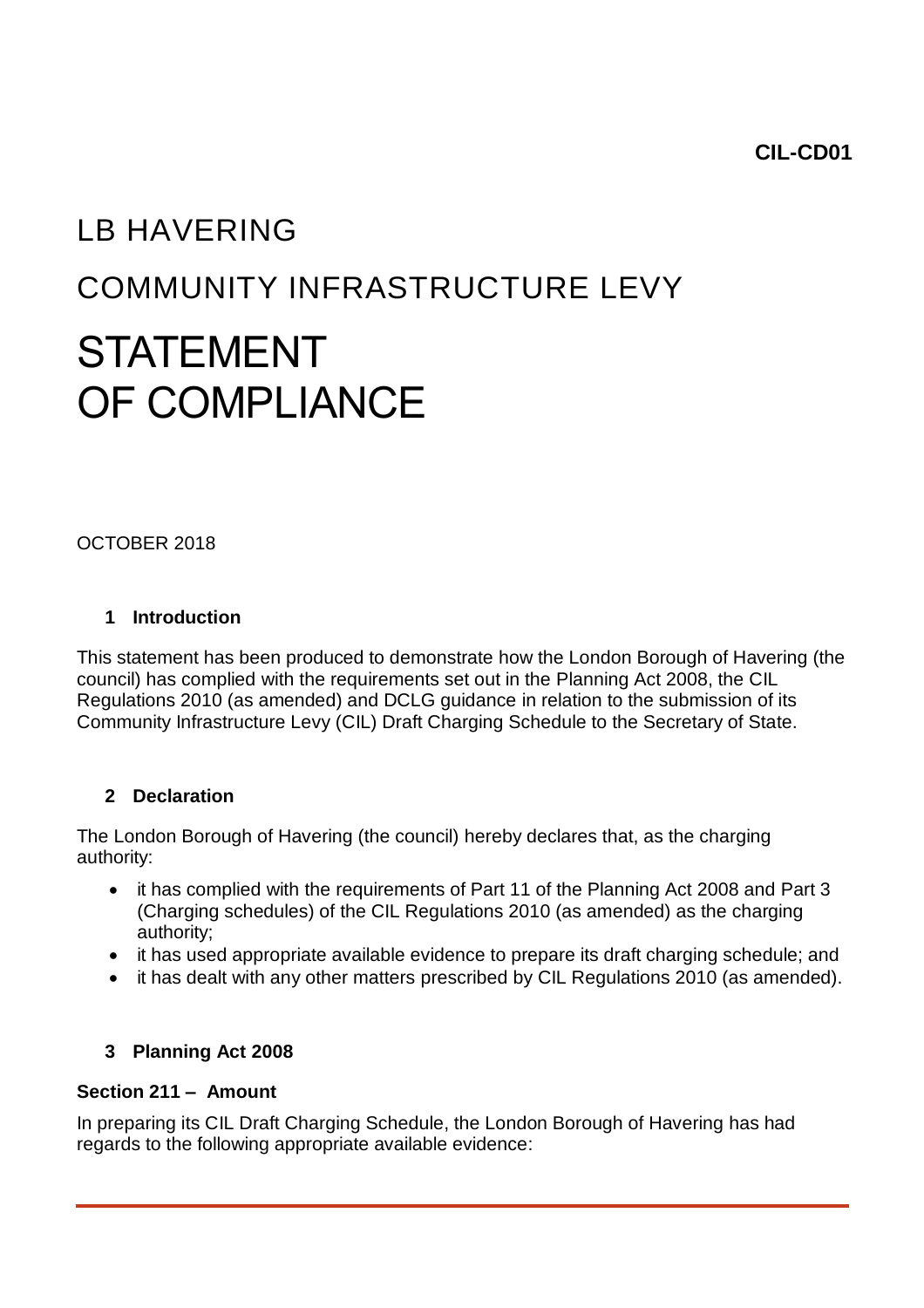- Data on the council's capital programme, to establish the actual cost of infrastructure and established actual and expected sources of funding
- The Infrastructure Delivery Plan (March 2018) supporting the Local Plan, to establish the expected cost of infrastructure
- The viability report prepared to test the economic viability of development after imposition of CIL rates, which was tested using a range of development types and geographies, which are expected to come forward in Havering

## **Section 212 – Charging schedule: examination**

The council has appointed an independent examiner, Terry Kemmann-Lane JP DipTP FRTPI MCMI, who has suitable qualifications and extensive experience of CIL examination, and to whom the draft charging schedule has been submitted. The council has appointed an independent programme officer, Charlotte Glancy, to assist the examiner.

The drafting requirements set out in section 211 of the Planning Act have been complied with.

The council will allow anyone who has made representations about the draft charging schedule to be heard by the examiner.

#### **4 CIL Regulations 2010 (as amended)**

#### **CIL regulation 12 – Format and content of charging schedules**

In accordance with Regulation 12, the London Borough of Havering's Draft Charging Schedule contains the name of the charging authority, the proposed rates in pounds per square meter, how the CIL chargeable amount will be calculated. As the council has set differential rates in accordance with Regulation 13, a boundary map has been included in the Draft Charging Schedule.

After examination and adoption, the Charging Schedule will indicate the date of approval and the date on which the Charging Schedule will take effect, a statement that it has been issued, approved and published in accordance with these Regulations and Part 11 of the Planning Act 2008.

#### **CIL regulation 14 – Setting rates**

In evidencing a funding gap and producing a robust viability report (both submitted to the examiner), the council has demonstrated it has struck an appropriate balance between the desirability of infrastructure funding from CIL and the potential effects of the levy on the economic viability of development across its area.

In setting its rates, the council has taken into account the Mayoral CIL that will take effect in April 2019 and known as MCIL2.

#### **CIL regulation 15 – Consultation on a preliminary draft charging schedule**

Havering's consultation on its Preliminary Draft Charging Schedule ran from 23<sup>rd</sup> March 2015 to 10<sup>th</sup> April 2015, and all representations have been considered in the preparation and publication of the Draft Charging Schedule.

The summary of responses to the public consultation on Havering Preliminary Draft Charging Schedule and responses from the council has been submitted to the examiner as part of the Draft Charging Schedule examination.

[Type here]